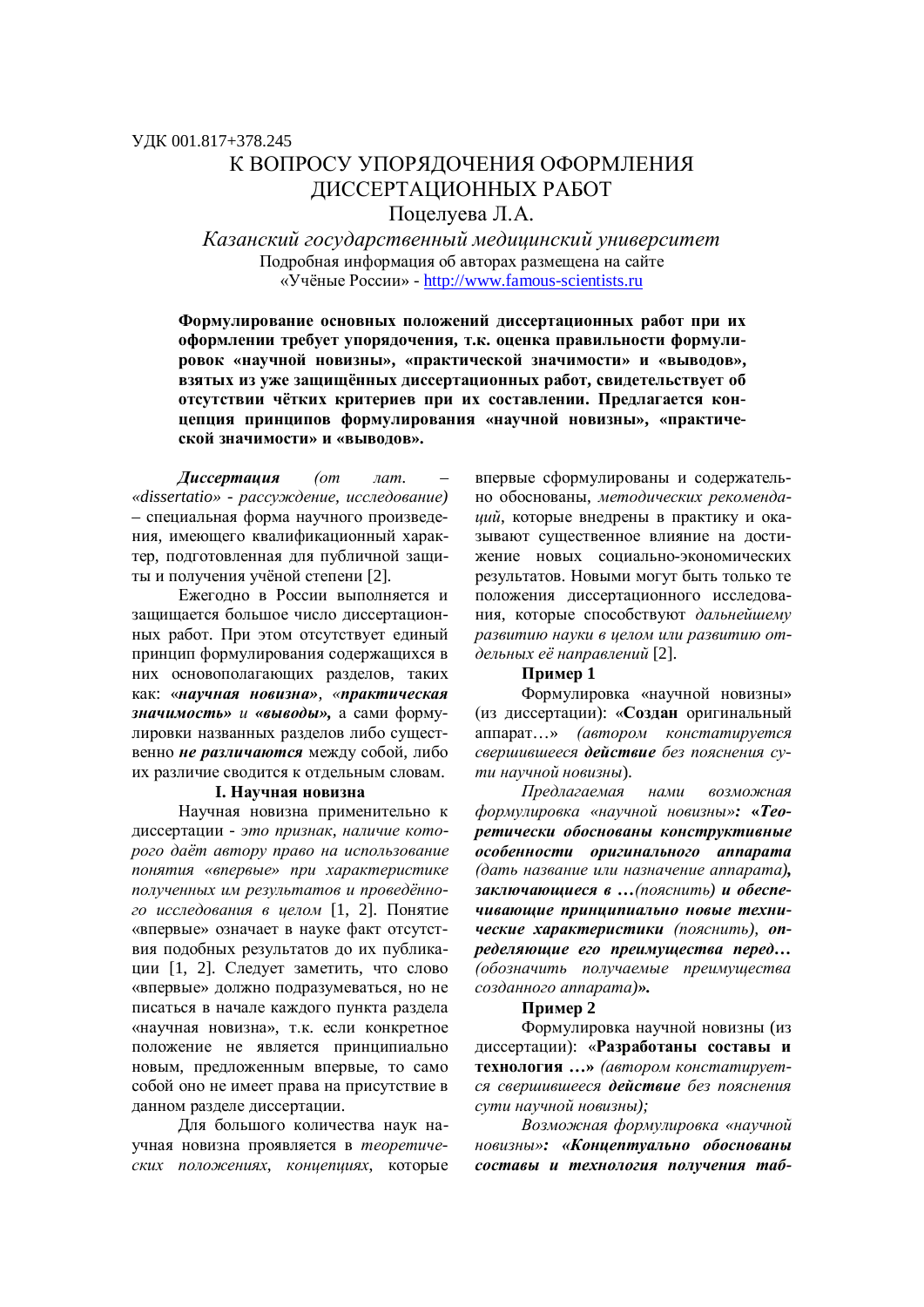летированных препаратов А и Б на основе принципиально новой комбинации *вспомогательных вешеств, обеспечиɜɚɸɳɟɣ ɩɪɨɥɨɧɝɢɪɨɜɚɧɢɟ ɬɟɪɚɩɟɜɬɢɱɟ*ского эффекта лекарственных средств  $HOOMDOPHO2O$  действия из группы.... »

#### **II. Практическая значимость**

Само определение «практическая значимость» отражает суть раздела. Раздел «практическая значимость» должен отражать реализацию научной новизны и свидетельствовать об оправданности, необходимости выполнения диссертационных исследований, позволяющих что-то соз-ДАТЬ, УЛУЧШИТЬ, УСИЛИТЬ И Т.Д., Т.С. ПОЛУчить определённый положительный эффект. Практическая значимость свидетельствует о перспективности использования конечного результата диссертационного исслелования в той или иной области, с той или иной целью.

Практическая значимость может выражаться во внедрении новых технологий и усовершенствовании известных технологий, обеспечивающих повышение производительности получения принципиально новых объектов или способствующих повышению их выхода. Если результат исследования не материален, то практическая значимость результатов диссертационных исследований способствует расширению знаний человечества и их применению в определённой области.

Практическая значимость диссертационной работы определяет возможность использования полученных автором результатов в той или иной области науки, производства, образования и т.д. При этом повышению иллюстративности практической значимости результатов исследований способствует их цифровое выражение.

Практическая значимость может проявиться в публикациях основных результатов исследования в научных статьях, монографиях, учебниках; в наличии  $a$ вторских свидетельств (ныне – патен $m$ <sup>0</sup>, *прим. автора*), *актов о внедрении* результатов исследования в практику; *anробации* результатов исследования на научно-практических конференциях и симпозиумах: в использовании научных разработок в учебном процессе высших и средних специальных учебных заведений, в участии в разработке государственных и региональных программ развития той или иной *отрасли народного хозяйства*: использовании результатов исследования при подготовке новых нормативных и ме*тодических документов* и т.д. [1, 2].

### **ɉɪɢɦɟɪ 1**

Формулировка «практической значимости» (из диссертации): «**Разработано** устройство, обеспечивающее...» (автором делается акцент на факте свершившегося **действия** и лишь потом - на назначение  $pa$ зработанного устройства, хотя в данной рубрике наиболее важными являются **НАЗНАЧЕНИЕ** ИЛИ ВОЗМОЖНОЕ ПРИМЕНЕНИЕ  $a$ вторской разработки).

Предлагаемая нами возможная  $\boldsymbol{do}$ *ормулировка «практической значимо* $cmu$ »: «Разработка и внедрение в про**мышленное производство оригинального** *устройства.... и нормативной докуменɬɚɰɢɢ ɧɚ ɧɟɝɨ ɨɛɟɫɩɟɱɢɬ ɮɭɧɤɰɢɨɧɢɪɨ***вание** участка по производст- $\boldsymbol{\delta}$ у...(*указать производимый на участке продукт*) в усиленном режиме с 5-10**кратным увеличением выхода готового** *<i>kma*».

#### **Пример 2**

Формулировка практической значимости (из диссертации): «Составлены ла**бораторные регламенты на производство...**» (автором констатируется свер $uu$ ившееся действие);

 $B$ озможная формулировка «практи**ческой значимости»: «Внедрение в про***ɦɵɲɥɟɧɧɨɟ ɩɪɨɢɡɜɨɞɫɬɜɨ ɬɚɛɥɟɬɢɪɨɜɚɧɧɵɯ ɩɪɟɩɚɪɚɬɨɜȺ ɢ Ȼ ɜ ɫɨɨɬɜɟɬɫɬ*вии с разработанной нормативной до**күментацией на них** (лабораторные регдаменты, Временные фармакопейные  $c$ татьи) обеспечит расширение ассортимента готовых лекарствен-ных средств ноотропного действия из груп $n_{bl...}$ 

#### **III.** Выводы

Выводами должна заканчиваться диссертационная работа в целом. Они представляют собой итоговый синтез полученных результатов проведённого исследования, т.е. формулирование того нового, что внесено автором в изучение и решение проблемы [2]. В выводах необходимо отразить наиболее существенные ре-